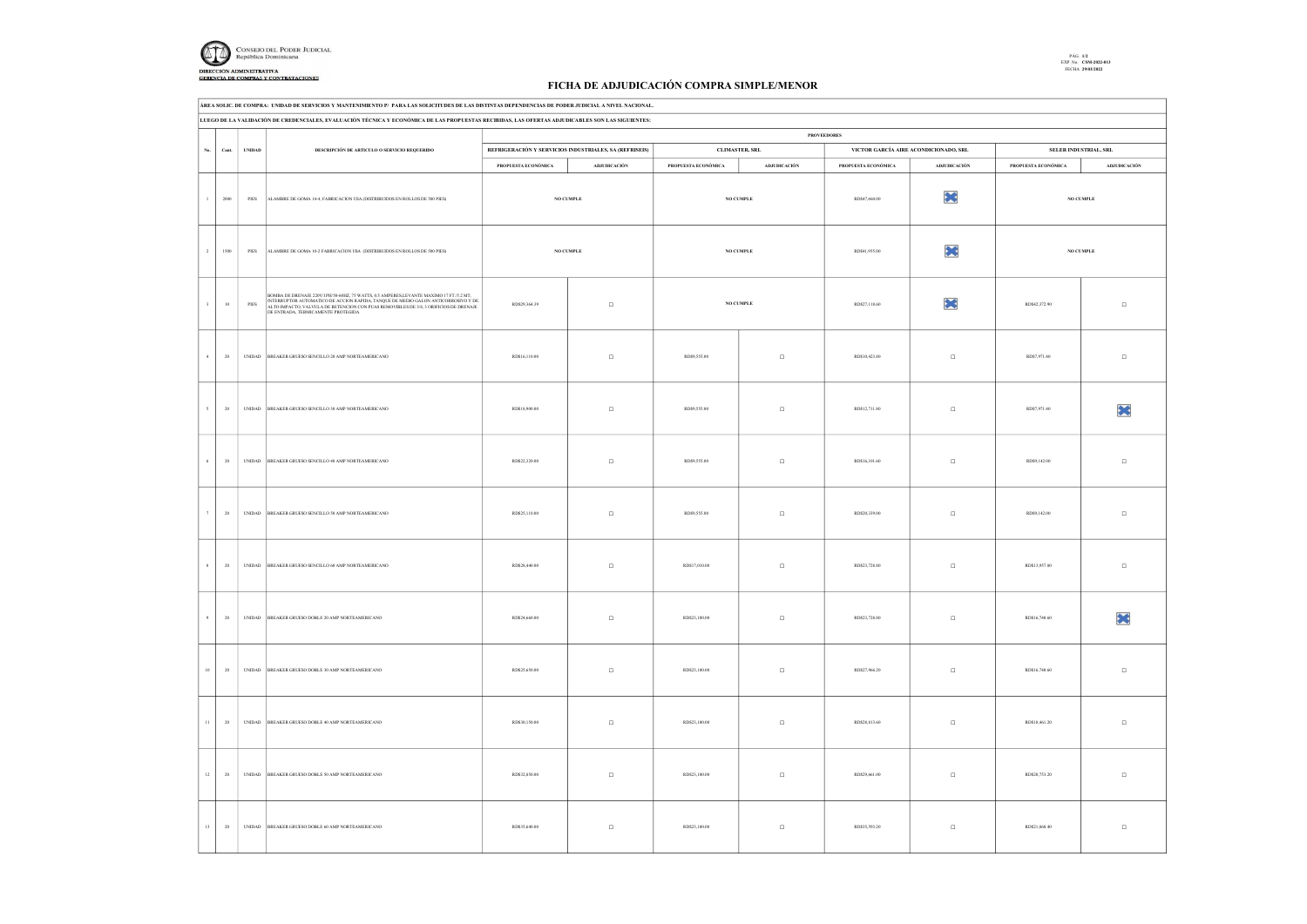| $14\,$      | $\boldsymbol{\mathsf{S}}0$ | $\ensuremath{\mathsf{UNIDAD}}$ | BARRA ROSCADA $5/16^{\circ}$ X $6$ PIES                                                                  | RD\$6,075.00 | $\Box$           | RD\$5,508.50  | $\Box$          | RD\$4,025.50  | ×      | RD\$6,250.00  | $\Box$ |
|-------------|----------------------------|--------------------------------|----------------------------------------------------------------------------------------------------------|--------------|------------------|---------------|-----------------|---------------|--------|---------------|--------|
| $15\,$      | $\sim 1$                   |                                | UNDAD MOTOR VENTILADOR PARA MANEJADORA DE 1/2, 1075 RPM                                                  | RD\$4,194.91 | ×                | RD\$6,006.36  | $\Box$          | RD\$6,355.93  | $\Box$ | RD\$7,021.79  | $\Box$ |
| $16\,$      | $\,$ 1 $\,$                | $\ensuremath{\text{UNIDAD}}$   | MOTOR VENTILADOR PARA MANEJADORA DE 1/3, 1075 RPM                                                        | RD\$3,584.75 | ×                | RD\$5,338.98  | $\Box$          | RD\$5,508.47  | $\Box$ | RD\$5,932.20  | $\Box$ |
| $17\,$      | $\sim 1$                   |                                | UNIDAD MOTOR VENTILADOR DE CONDENSADOR DE 1/4, 1075 RPM                                                  | RD\$3,203.39 | ×                | RD\$3,305.08  | $\Box$          | RD\$3,813.56  | $\Box$ | RD\$4,963.67  | $\Box$ |
| $18\,$      | $\,$ $\,$                  | $\ensuremath{\mathsf{UNIDAD}}$ | MOTOR VENTILADOR DE CONDENSADOR DE 1/3, 1075 RPM                                                         | RD\$3,889.83 | $\Box$           | RD\$3,813.56  | ×               | RD\$4,067.80  | $\Box$ | RD\$5,326.87  | $\Box$ |
| $19\,$      | $\sim 1$                   |                                | UNIDAD MOTOR VENTILADOR DE CONDENSADOR DE 1/2, 1075 RPM                                                  | RD\$4,385.59 | ×                | RD\$4,661.02  | $\Box$          | RD\$4,915.25  | $\Box$ | RD\$6,416.46  | $\Box$ |
| $20\,$      | $\,$ $\,$                  | $\ensuremath{\mathsf{UNIDAD}}$ | MOTOR VENTILADOR DE CONDENSADOR DE 1/6, 1075 RPM                                                         | RD\$3,127.11 | ×                |               | $\rm NO$ COTIZA | RD\$3,559.32  | $\Box$ | RD\$4,600.47  | $\Box$ |
| $_{\rm 21}$ | $\sim$                     |                                | UNIDAD CINTA DUCTEY PARA DUCTOS PLATEADA (ROLLO DE 3" X 50 YARDAS)                                       | RD\$1,487.25 | $\Box$           | RD\$1,228.80  | ×               | RD\$1,525.40  | $\Box$ | RD\$1,825.00  | $\Box$ |
| $22\,$      | $\sim$                     | $\ensuremath{\mathsf{UNIDAD}}$ | CINTA DUCTEY PARA DUCTOS (ROLLO DE 2° X $60)$                                                            | RD\$896.18   | ×                | RD\$1,271.20  | $\Box$          | RD\$1,101.70  | $\Box$ | RD\$1,755.45  | $\Box$ |
| $_{\rm 23}$ | $\sqrt{50}$                |                                | $\begin{tabular}{ c c c c } \hline \textbf{UNIDAD} & \textbf{CLAVUA TIFO HEMBRA} \\\hline \end{tabular}$ | RD\$114.30   | $\hfill \square$ | RD\$212.00    | $\Box$          | RD\$127.00    | $\Box$ | RD\$181.50    | $\Box$ |
| $_{\rm 24}$ | $20\,$                     | $\ensuremath{\mathsf{UNIDAD}}$ | CILINDRO DE MAP-GAS                                                                                      |              | NO COTIZA        | RD\$8,342.00  | $\Box$          | RD\$6,356.00  | ×      | RD\$8,500.00  | $\Box$ |
| $25\,$      | $\boldsymbol{\pi}$         |                                | UNIDAD CONTACTOR DE 40 AMP A 24 V                                                                        |              | NO COTIZA        | RD\$21,021.70 | $\Box$          | RD\$19,279.40 | ×      | RD\$22,540.00 | $\Box$ |
| $26\,$      | $20\,$                     | $\ensuremath{\mathsf{UNIDAD}}$ | CAPACITOR DE MARCHA DE 30 MDF $@$ 370                                                                    | RD\$2,440.62 | ×                | RD\$3,050.80  | $\Box$          | RD\$3,559.40  | $\Box$ | RD\$3,632.00  | $\Box$ |
| $_{\rm 27}$ | $20\,$                     |                                | UNIDAD CAPACITOR DE MARCHA DE 30+5 MDF @ 370                                                             | RD\$2,821.86 | ×                | RD\$3,898.40  | $\Box$          | RD\$3,813.60  | $\Box$ | RD\$3,632.00  | $\Box$ |
| $28\,$      | 40                         |                                | UNIDAD CAPACITOR DE MARCHA DE 35 MDF @ 370                                                               | RD\$5,338.80 | ×                |               | NO CUMPLE       | RD\$7,288.00  | $\Box$ | RD\$7,040.00  | $\Box$ |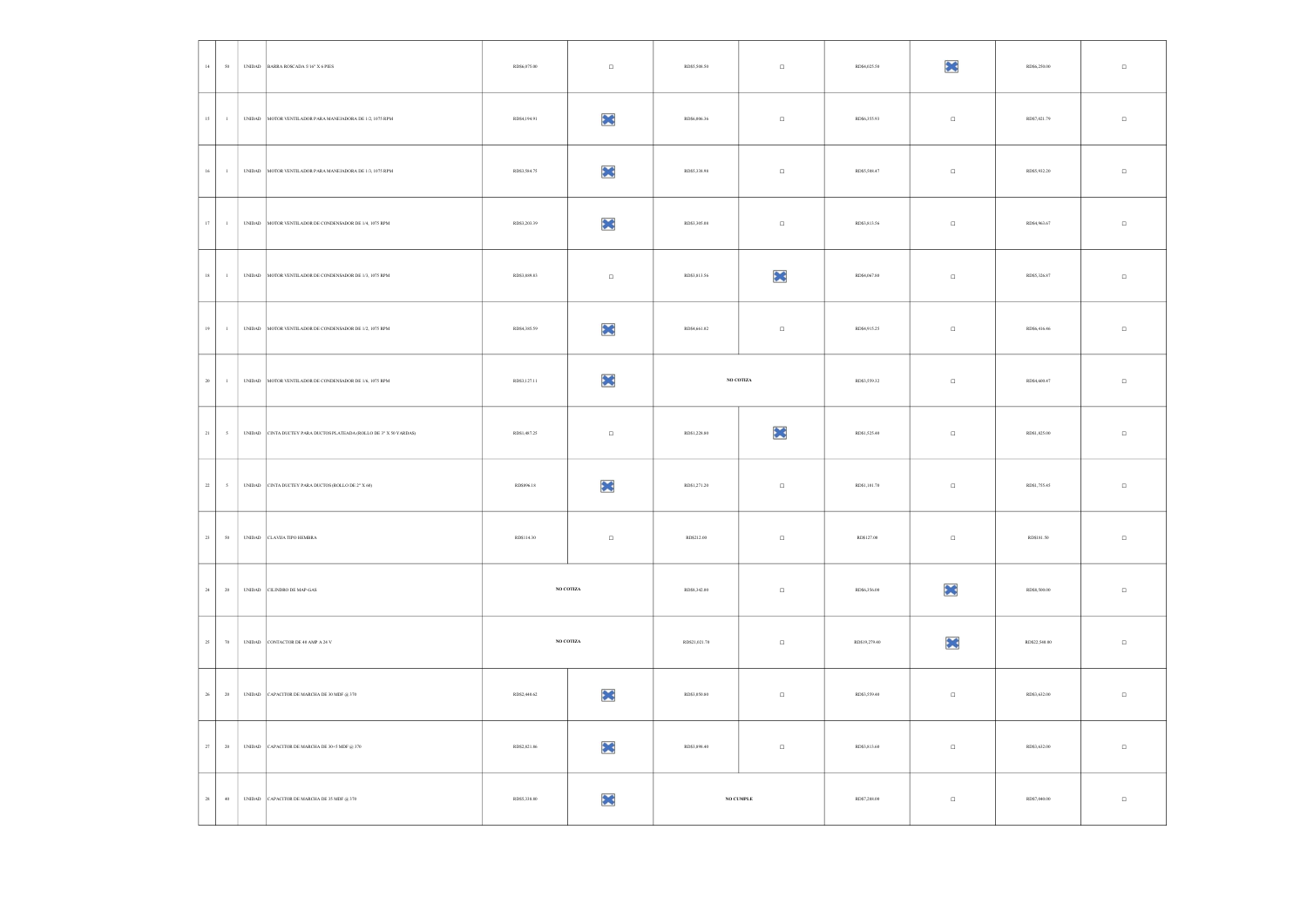| $\mathbf{29}$ | $40$                       | UNIDAD CAPACITOR DE MARCHA DE 35+5 MDF @ 370 | RD\$5,643.72  | ×               |               | $\,$ NO CUMPLE | RD\$7,627.20  | $\Box$ | RD\$9,200.00  | $\Box$ |
|---------------|----------------------------|----------------------------------------------|---------------|-----------------|---------------|----------------|---------------|--------|---------------|--------|
| $_{\rm 30}$   | $25\,$                     | UNIDAD CAPACITOR DE MARCHA DE 40 MDF @ 370   | RD\$3,432.15  | ×               | RD\$4,131.25  | $\Box$         | RD\$4,767.00  | $\Box$ | RD\$5,902.00  | $\Box$ |
| $31\,$        | 25                         | UNIDAD CAPACITOR DE MARCHA DE 40+5 MDF @ 370 | RD\$5,062.50  | $\Box$          | RD\$5,508.50  | $\Box$         | RD\$5,508.50  | $\Box$ | RD\$3,934.50  | ×      |
| $32\,$        | 25                         | UNIDAD CAPACITOR DE MARCHA DE 45 MDF @ 370   | RD\$4,099.50  | X               | RD\$4,347.25  | $\Box$         | RD\$4,767.00  | $\Box$ | RD\$6,961.50  | $\Box$ |
| $33\,$        | 25                         | UNIDAD CAPACITOR DE MARCHA DE 45+5 MDF @ 370 | RD\$5,962.50  | $\Box$          | RD\$5,720.25  | $\Box$         | RD\$6,038.25  | $\Box$ | RD\$4,237.25  | ×      |
| $_{\rm 34}$   | $25\,$                     | UNIDAD CAPACITOR DE MARCHA DE 50 MDF @ 370   | RD\$4,385.48  | ×               | RD\$4,565.75  | $\Box$         | RD\$5,508.50  | $\Box$ | RD\$9,079.75  | $\Box$ |
| $35\,$        | $\mathbf{25}$              | UNIDAD CAPACITOR DE MARCHA DE 50+5 MDF @ 370 | RD\$7,436.25  | $\Box$          | RD\$5,932.25  | $\Box$         | RD\$6,885.50  | $\Box$ | RD\$4,237.25  | ×      |
| $36\,$        | $40\,$                     | UNIDAD CAPACITOR DE MARCHA DE 60 MDF @ 370   | RD\$10,620.00 | $\Box$          | RD\$9,830.40  | ×              | RD\$10,508.40 | $\Box$ | RD\$16,949.20 | $\Box$ |
| $37\,$        | $40\,$                     | UNIDAD CAPACITOR DE MARCHA DE 60+5 MDF @ 370 |               | $\rm NO$ COTIZA | RD\$10,169.60 | $\Box$         | RD\$15,254.40 | $\Box$ | RD\$7,506.00  | ×      |
| $38\,$        | $\mathbf{25}$              | UNIDAD CAPACITOR DE 2.5 MDF                  | RD\$819.90    | $\Box$          | RD\$1,589.00  | $\Box$         | RD\$1,271.25  | $\Box$ | RD\$700.00    | ×      |
| $_{\rm 39}$   | $\mathbf{25}$              | UNIDAD CAPACITOR DE 5 MDF                    | RD\$1,811.25  | $\Box$          | RD\$1,652.50  | $\Box$         | RD\$1,483.00  | $\Box$ | RD\$975.00    | ×      |
| $40\,$        | $\mathbf{25}$              | UNIDAD CAPACITOR DE 7.5 MDF                  | RD\$1,811.25  | $\Box$          | RD\$1,967.50  | $\Box$         | RD\$1,377.00  | ×      | RD\$2,625.00  | $\Box$ |
| $41\,$        | $\mathbf{25}$              | UNIDAD CAPACITOR DE 10 MDF                   | RD\$1,906.65  | ×               | RD\$2,076.25  | $\Box$         | RD\$1,906.75  | $\Box$ | RD\$2,125.00  | $\Box$ |
| $42\,$        | $\mathbf{25}$              | UNIDAD CAPACITOR DE 15 MDF                   | RD\$2,669.40  | $\Box$          | RD\$2,211.75  | ×              | RD\$2,330.50  | $\Box$ | RD\$2,270.00  | $\Box$ |
| $43\,$        | $\boldsymbol{\mathsf{S}}0$ | UNIDAD TARUGO DE PLOMO DE $5^\prime16^\ast$  | RD\$877.50    | $\Box$          | RD\$1,212.00  | $\Box$         | RD\$1,695.00  | $\Box$ | RD\$817.00    | $\Box$ |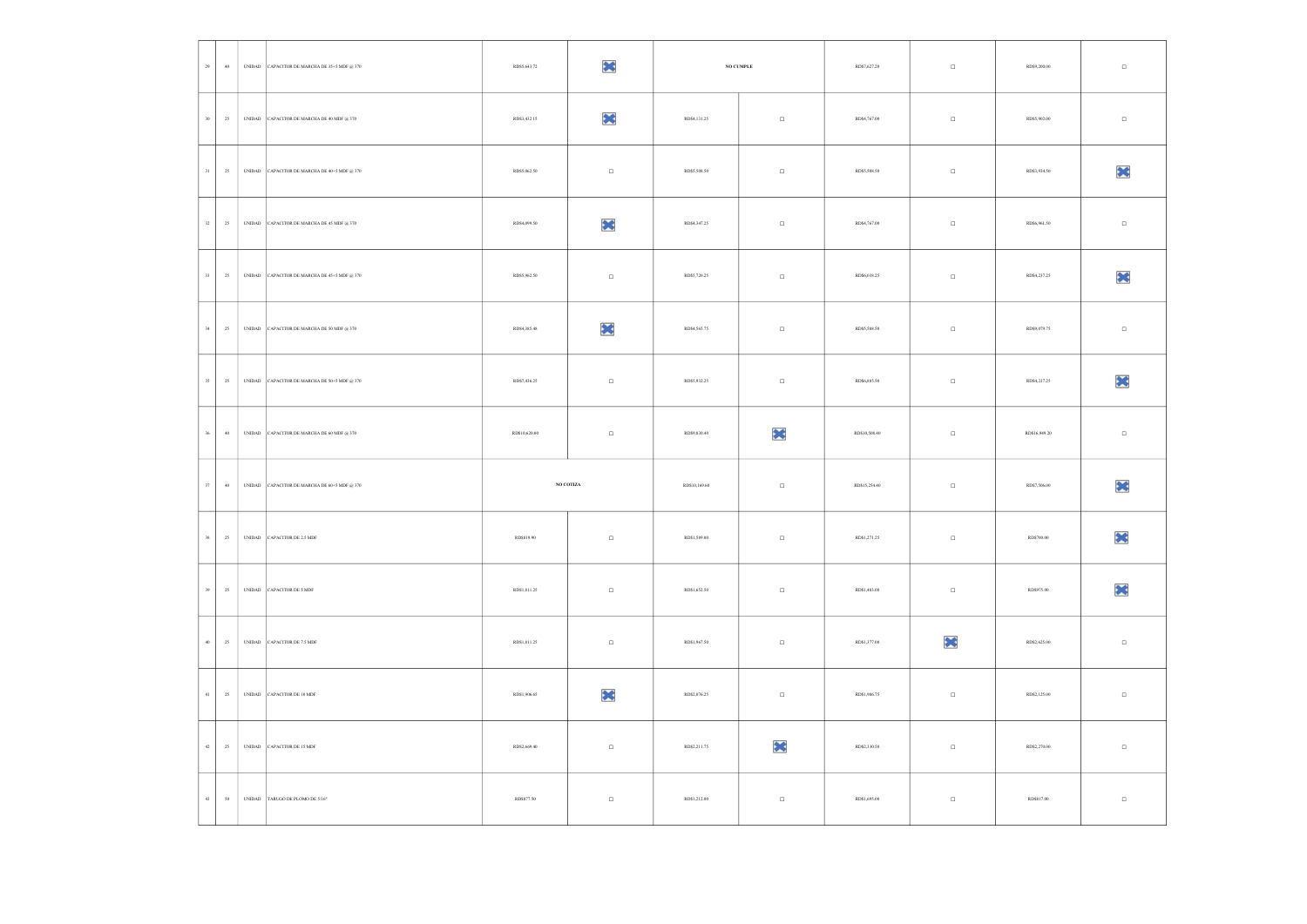| $44\,$<br>$\,$ $\,$          |                                | UNIDAD KIT DE INSTALACION DE 3/8"X 1/4" P/12,000 BTU DE COBRE                                                                                                                                                                                                                                          | RD\$1,890.00  | $\Box$    | RD\$2,203.38  | $\Box$ | RD\$1,610.16  | ×        |               | $\rm NO$ COTIZA |
|------------------------------|--------------------------------|--------------------------------------------------------------------------------------------------------------------------------------------------------------------------------------------------------------------------------------------------------------------------------------------------------|---------------|-----------|---------------|--------|---------------|----------|---------------|-----------------|
| $45\,$<br>$\,$ 2 $\,$        |                                | UNIDAD KIT DE INSTALACION DE 1/2"X 1/4" P/12,000 BTU DE COBRE                                                                                                                                                                                                                                          | RD\$2,160.00  | $\Box$    | RD\$2,203.38  | $\Box$ | RD\$1,864.40  | ×        |               | NO COTIZA       |
| $46\,$<br>$\overline{2}$     |                                | UNIDAD KIT DE INSTALACION DE 5/8"X3/8" P/24,000 BTU DE COBRE                                                                                                                                                                                                                                           | RD\$4,410.00  | $\Box$    | RD\$5,116.52  | $\Box$ | RD\$3,728.82  | ×        |               | $\rm NO$ COTIZA |
| $47\,$<br>$10\,$             |                                | UNIDAD RELAY PARA NEVERA                                                                                                                                                                                                                                                                               | RD\$1,220.31  | $\Box$    | RD\$635.60    | $\Box$ | RD\$720.30    | $\Box$   | RD\$3,147.60  | $\Box$          |
| 48<br>$\mathfrak s$          |                                | UNIDAD OVER LOAD PARA NEVERA                                                                                                                                                                                                                                                                           | RD\$247.86    | $\Box$    | RD\$317.80    | $\Box$ | RD\$360.15    | $\Box$   | RD\$605.00    | $\Box$          |
| $125\,$<br>49                |                                | UNIDAD FAN RELAY                                                                                                                                                                                                                                                                                       | RD\$39.565.13 | $\Box$    | RD\$34,758.75 | $\Box$ | RD\$20,127.50 | $\infty$ | RD\$35.625.00 | $\Box$          |
| $20\,$<br>$50 -$             | $\ensuremath{\mathsf{UNIDAD}}$ | REFRIGERANTE 134A (LATA DE 12 ONZ, 6.9CM DE ANCHO)CUMPLE CON AHRI 700, ESTANDARES DE PUEREZA, FABRICACION NORTEAMERICANA                                                                                                                                                                               |               | NO CUMPLE | RD\$6,707.60  | $\Box$ | RD\$6,101.60  | $\Box$   | RD\$4,842.60  | $\Box$          |
| $\mathfrak{sl}$<br>$\,$ $\,$ |                                | UNIDAD SPRAY FOAM DE POLIURETANO PARA INSULACION 12 ONZ (NORTEAMERICANO)                                                                                                                                                                                                                               | RD\$1,430.06  | ×         | RD\$1,632.90  | $\Box$ | RD\$1,610.15  | $\Box$   | RD\$2,421.30  | $\Box$          |
| $52\,$<br>60                 |                                | UNIDAD TRANSFORMADOR DE 40 AMP 24 V @ 220                                                                                                                                                                                                                                                              | RD\$41,186.34 | $\Box$    | RD\$25,026.00 | $\Box$ | RD\$17,288.40 | ×        | RD\$32,687.40 | $\Box$          |
| $15\,$<br>$53 -$             | $\ensuremath{\mathsf{UNIDAD}}$ | TERMOSTATO AMBIENTAL, NO PROGRAMABLE (ANÁLOGO), ESTILO CLASICO, DIMENSIONES 2.88<br>LARGON DE ANCHO X 4.75 PULGADAS DE ALTO, SIN MERCURIO, SOLAMENTE ENFRIAMIENTO, RANGOS DE TEMPERATURA 50° A 90° F (10° A 32°C), COLOR BLANCO, AJUSTE DEL SISTEMA: OFF Y<br>COOL, AJUSTES DEL VENTILADOR : AUTO Y ON | RD\$20,593.17 | $\Box$    | RD\$24,788.10 | $\Box$ | RD\$20,974.65 | $\Box$   | RD\$33,595.50 | $\Box$          |
| 54<br>$20\,$                 |                                | UNIDAD FILTRO DE LINEA SOLDABLE 163 S                                                                                                                                                                                                                                                                  | RD\$5,949.00  | $\Box$    | NO CUMPLE     |        | RD\$4,661.00  | ×        | RD\$8,474.60  | $\Box$          |
| $55\,$<br>$100\,$            |                                | UNIDAD TARUGO MAMEY PLÁSTICO 5/16"X 1 1/2"                                                                                                                                                                                                                                                             | RD\$535.50    | $\Box$    | RD\$212.00    | $\Box$ | RD\$3,390.00  | $\Box$   | RD\$265.00    | $\Box$          |
| $56\,$<br>500                |                                | UNIDAD TIEWRAP (PRESILLA PLÁSTICA) NEGRA 15 PULG                                                                                                                                                                                                                                                       | RD\$2,227.50  | $\Box$    | NO CUMPLE     |        | RD\$1,270.00  | ×        | RD\$2,460.00  | $\Box$          |
| $\sqrt{57}$<br>$\;$ 60       | UNIDAD                         | TAPE DE VINILO ELÉCTRICO DE % PULG DE ANCHO POR 66 PIES DE LARGO, DE GRADO PROFESIONAL,<br>PARA VOLTAJE HASTA 600 VAC.                                                                                                                                                                                 | RD\$29,430.00 | $\Box$    | RD\$20,965.80 | $\Box$ | RD\$17,796.60 | ×        | RD\$23,400.00 | $\Box$          |
| 50<br>58                     |                                | UNIDAD VALVULA DE SERVICIO                                                                                                                                                                                                                                                                             | RD\$1,143.90  | ₩         | RD\$1,575.50  | $\Box$ | RD\$1,271.00  | $\Box$   | RD\$2,118.50  | $\Box$          |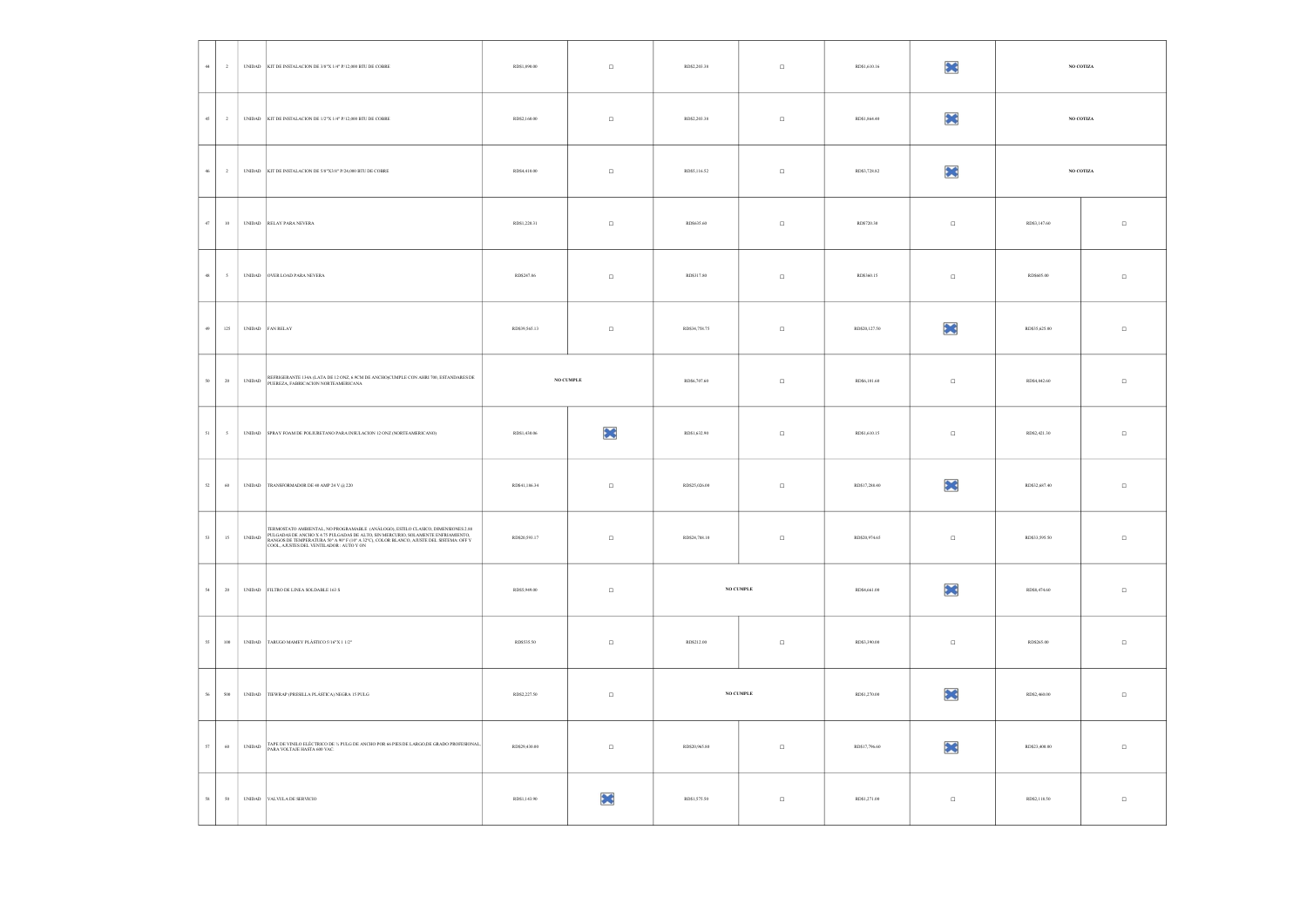| 59<br>1300                        | $\ensuremath{\mathsf{PIES}}$ | TUBERIA FLEXIBLE DE COBRE DE 3/8", FABRICACION NORTEAMERICANA                                            | $\rm NO$ COTIZA |                 | RD\$77,116.00  | $\Box$    | RD\$68,302.00  | ×        |                | NO CUMPLE       |
|-----------------------------------|------------------------------|----------------------------------------------------------------------------------------------------------|-----------------|-----------------|----------------|-----------|----------------|----------|----------------|-----------------|
| $60\,$<br>$_{\rm 200}$            |                              | PIES TUBERIA FLEXIBLE DE COBRE DE 1/4", FABRICACION NORTEAMERICA                                         |                 | $\rm NO$ COTIZA | RD\$8,136.00   | $\Box$    | RD\$7,628.00   | ×        |                | NO CUMPLE       |
| $_{\rm 200}$<br>$61\,$            | $\ensuremath{\mathsf{PIES}}$ | TUBERIA FLEXIBLE DE COBRE DE 1/2" FABRICACION NORTEAMERICANA                                             |                 | $\rm NO$ COTIZA | RD\$16,272.00  | ×         | RD\$16,610.00  | $\Box$   |                | NO CUMPLE       |
| $62\,$<br>$_{\rm 200}$            | $PIES$                       | TUBERIA FLEXIBLE DE COBRE DE 5/8", FABRICACION NORTEAMERICANA                                            |                 | NO COTIZA       | RD\$25,254.00  | ×         | RD\$25,424.00  | $\Box$   |                | NO CUMPLE       |
| 63<br>$200\,$                     | PIES                         | TUBERIA FLEXIBLE DE COBRE DE 3/4", FABRICACION NORTEAMERICANA                                            |                 | $\rm NO$ COTIZA | RD\$29,662.00  | ×         | RD\$30,508.00  | $\Box$   |                | $\rm NO$ CUMPLE |
| $64\,$<br>$200\,$                 |                              | PIES TUBERIA FLEXIBLE DE COBRE DE 7/8", FABRICACION NORTEAMERICANA                                       |                 | $\rm NO$ COTIZA | RD\$36,950.00  | $\Box$    | RD\$33,898.00  | ×        |                | NO CUMPLE       |
| $10\,$<br>$65\,$                  |                              | UNIDAD CAJA DE BREAKER SENCILLA DE 2 A 4 BREAKER REFORZADA                                               | RD\$16,110.00   | $\Box$          | RD\$13,347.50  | $\Box$    | RD\$11,694.90  | $\infty$ | RD\$12,670.00  | $\Box$          |
| 35<br>$66\,$                      |                              | UNIDAD TANQUE DE REFRIGERANTE R410A, FABRICACION NORTEAMERICANA                                          |                 | NO CUMPLE       | RD\$362,143.25 | $\Box$    | RD\$281,779.75 | ×        | RD\$444,915.10 | $\Box$          |
| $67\,$<br>$\mathbf{25}$           |                              | UNIDAD TANQUE DE REFRIGERANTE R22, FABRICACION NORTEAMERICANA                                            | RD\$155,250.00  | $\Box$          | RD\$193,538.25 | $\Box$    | RD\$137,711.75 | $\Box$   | RD\$220,375.00 | $\Box$          |
| $200\,$<br>$68\,$                 |                              | PIES MANGUERA DE DRENAJE FLEXIBLE DE 3/8"                                                                | RD\$3,960.00    | $\Box$          | RD\$5,084.00   | $\Box$    | RD\$4,238.00   | $\Box$   | RD\$4,840.00   | $\Box$          |
| 40<br>$69\,$                      |                              | UNIDAD POWER PAQ GRANDE                                                                                  | RD\$7,474.32    | ×               | RD\$12,338.80  | $\Box$    | RD\$9,491.60   | $\Box$   | RD\$19,370.40  | $\Box$          |
| $\,$ 6 $\,$<br>$70\,$             |                              | UNIDAD FUNDENTE EN PASTA DE (7 ONZ) P SOLD PLATA                                                         |                 | NO CUMPLE       |                | NO CUMPLE | RD\$1,779.66   | $\Box$   |                | NO CUMPLE       |
| $\scriptstyle{71}$<br>$\,$ 1 $\,$ |                              | UNIDAD COMPRESOR ALTERNATIVO 12,000BTU, R22, 208-230V, MONOFASICO                                        | RD\$6,368.64    | $\Box$          | RD\$5,672.50   | $\Box$    | RD\$5,254.24   | ×        | RD\$9,443.10   | $\Box$          |
| $72\,$<br>$\,$ 1 $\,$             |                              | UNIDAD COMPRESOR ROTATIVO 12,000BTU, R410A, 208-230V,MONOFASICO                                          | RD\$6,063.55    | $\Box$          | RD\$6,562.50   | $\Box$    | RD\$5.508.47   | ×        | RD\$11,085.00  | $\Box$          |
| $73\,$<br>$\,$ 1 $\,$             |                              | UNIDAD COMPRESOR DE 48,000 BTU, ROTATIVO,208-230V,R410-A,MONOFÁSICO, GARANTIA POR DESPERFECTO DE FABRICA | RD\$29.250.00   | ×               | RD\$30.031.78  | $\Box$    | RD\$46,610.17  | $\Box$   |                | NO COTIZA       |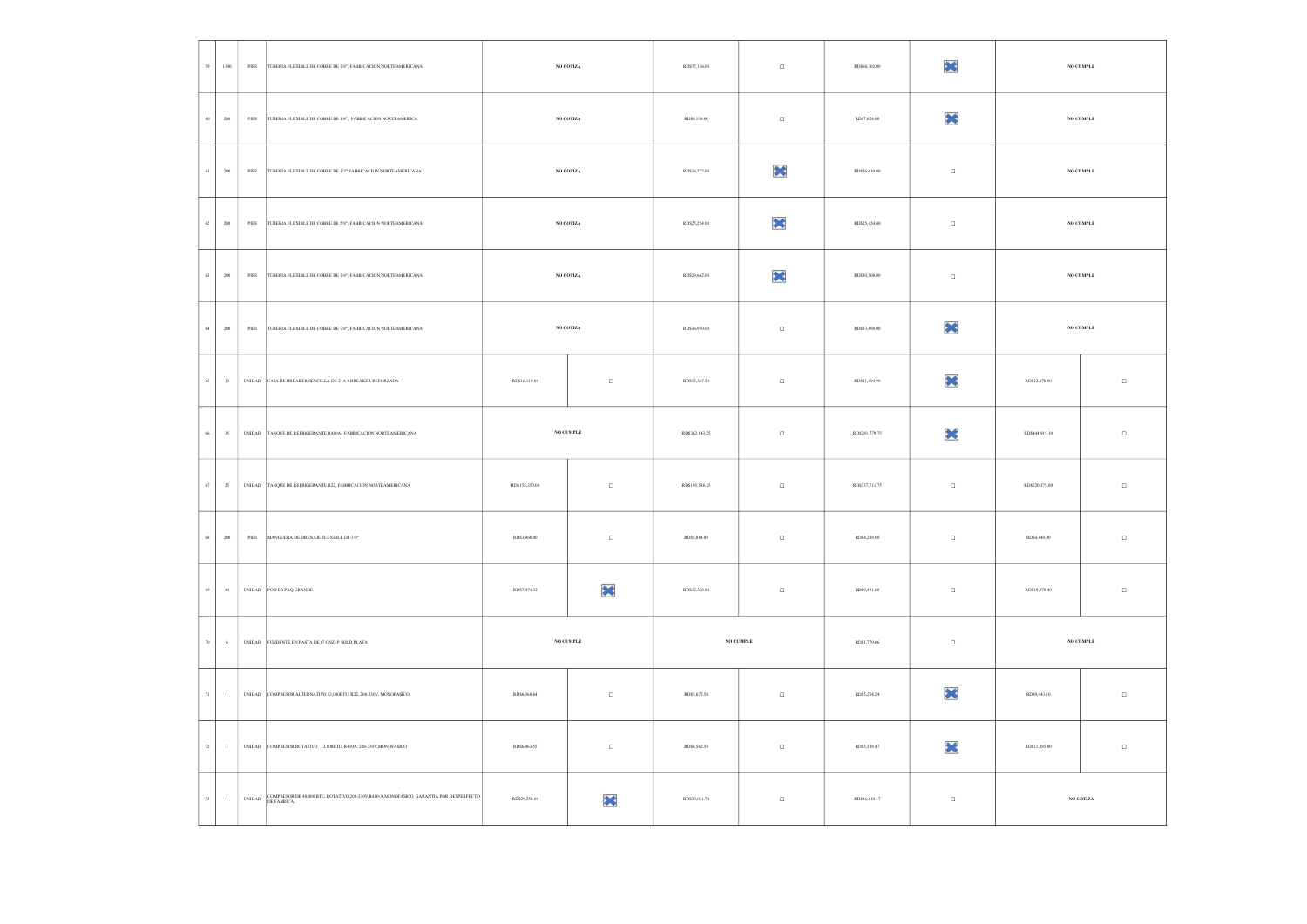|          | 74<br>$\overline{2}$                                    | <b>UNIDAD</b>                  | COMPRESOR DE 36,000 BTU, ROTATIVO,208-230V,R410-A,MONOFÁSICO, GARANTIA POR DESPERFECTO<br>DE FABRICA                                                                                      | RD\$53,640.00                                                                                                | ×                       | RD\$55,169.48                                                      | $\Box$           | RD\$59,322.04                                                         | $\Box$                                                | RD\$69,008.00                                                      | $\Box$           |
|----------|---------------------------------------------------------|--------------------------------|-------------------------------------------------------------------------------------------------------------------------------------------------------------------------------------------|--------------------------------------------------------------------------------------------------------------|-------------------------|--------------------------------------------------------------------|------------------|-----------------------------------------------------------------------|-------------------------------------------------------|--------------------------------------------------------------------|------------------|
|          | 75<br>$\overline{1}$                                    | <b>UNIDAD</b>                  | CONDENSADOR DE 03 TONELADAS,CONVENCIONAL,MONOFÁSICO,208-230 V,CON PROTECCIÓN<br>ANTICORROSIVA, EFICIENCIA 13, R410A,1 AÑO DE GARANTIA                                                     |                                                                                                              | NO COTIZA               | RD\$64,830.51                                                      | $\Box$           | RD\$46,610.17                                                         | ×                                                     | RD\$72,316.00                                                      | $\Box$           |
|          | 4<br>$76\,$                                             | $\ensuremath{\mathsf{UNIDAD}}$ | CONDENSADOR DE 5 TONELADAS,CONVENCIONAL,MONOFÁSICO,208-230 V,CON PROTECCIÓN<br>ANTICORROSIVA, EFICIENCIA 13, R410A,1 AÑO DE GARANTIA                                                      |                                                                                                              | NO COTIZA               |                                                                    | NO CUMPLE        | RD\$284,745.76                                                        | ×                                                     |                                                                    | NO COTIZA        |
|          | 77<br>$\mathbf{1}$                                      |                                | TARJETA ACONDICIONADOR DE AIRE INVERTER PARA CONDENSADOR (COMPATIBLE CON AA<br>UNIDAD MARCA KEEPTRITE DE 18,000 BTU, MODELO 636-KP18INVCU-220-21), GARANTIA POR DESPERFECTO<br>DE FABRICA |                                                                                                              | NO COTIZA               |                                                                    | $\rm NO$ COTIZA  |                                                                       | NO COTIZA                                             |                                                                    | NO COTIZA        |
|          | 78<br>$\overline{2}$                                    |                                | TARJETA ACONDICIONADOR DE AIRE INVERTER PARA CONDENSADOR,(COMPATIBLE CON AA<br>UNIDAD MARCA CIAC DE 24,000 BTU, MODELO CG43KX024PH3N1C), GARANTIA POR DESPERFECTO DE<br><b>FABRICA</b>    |                                                                                                              | NO COTIZA               |                                                                    | NO COTIZA        |                                                                       | NO COTIZA                                             |                                                                    | NO COTIZA        |
|          | 79<br>$\overline{1}$                                    | <b>UNIDAD</b>                  | TARJETA ACONDICIONADOR DE AIRE INVERTER PARA CONDENSADOR,(COMPATIBLE CON AA<br>MARCA AIRMAX DE 36,000 BTU, MODELO MTDV36-C2), GARANTIA POR DESPERFECTO DE FABRICA                         |                                                                                                              | NO COTIZA               |                                                                    | NO COTIZA        |                                                                       | NO COTIZA                                             |                                                                    | NO COTIZA        |
|          | Preparado por:                                          |                                |                                                                                                                                                                                           | RD\$817,397.29                                                                                               | <b>SUBTOTAL</b>         | RD\$1,367,554.55                                                   | <b>SUBTOTAL</b>  | RD\$1,677,717.22                                                      | <b>SUBTOTAL</b>                                       | RD\$1,365,915.46                                                   | SUBTOTAL         |
| Analista | Alondra A. Alcántara                                    |                                |                                                                                                                                                                                           | RD\$147,131.51                                                                                               | ITBIS (18%)             | RD\$246,159.82                                                     | ITBIS (18%)      | RD\$301,989.10                                                        | ITBIS (18%)                                           | RD\$245,864.78                                                     | ITBIS (18%)      |
|          |                                                         |                                |                                                                                                                                                                                           | RD\$964,528.80                                                                                               | TOTAL GENERAL           | RD\$1,613,714.37                                                   | TOTAL GENERAL    | RD\$1,979,706.32                                                      | TOTAL GENERAL                                         | RD\$1,611,780.24                                                   | TOTAL GENERAL    |
|          |                                                         |                                |                                                                                                                                                                                           | RD\$168,030.79                                                                                               | <b>TOTAL ADJUDICADO</b> | RD\$104,161.56                                                     | TOTAL ADJUDICADO | RD\$1,134,380.81                                                      | TOTAL ADJUDICADO                                      | RD\$54,636.36                                                      | TOTAL ADJUDICADO |
|          | Revisado por:<br>Lourdes M. Tejeda Peña<br>Coordinadora |                                |                                                                                                                                                                                           | Condición de pago: Crédito a 30 días<br>Tiempo de entrega: 30 dias<br>*Desc. de 10% aplicado en los precios* |                         | Condición de pago: Crédito a 30 días<br>Tiempo de entrega: 30 días |                  | Condición de pago: Crédito a 30 días<br>Tiempo de entrega: 5 a 30días |                                                       | Condición de pago: Crédito a 30 días<br>Tiempo de entrega: 30 días |                  |
|          |                                                         |                                | Comentario de la adjudicación: El Ítem No. 77 queda desierto y debe ser solicitado en otro requerimiento.                                                                                 |                                                                                                              |                         |                                                                    |                  |                                                                       |                                                       |                                                                    |                  |
|          | ADJUDICADO POR <sup>+</sup> :                           |                                |                                                                                                                                                                                           |                                                                                                              |                         |                                                                    |                  |                                                                       |                                                       |                                                                    |                  |
|          |                                                         |                                | <b>Yerina Reyes Carrazana</b><br>Gerente de Compras y Contrataciones<br>*Conforme Art.31 del Regiamento de Compras de Bienes y Cotrataciones de Obras y Servicios del Poder Judicial.     |                                                                                                              |                         |                                                                    |                  |                                                                       | Alicia Tejada Castellanos<br>Directora Administrativa |                                                                    |                  |

国務發回 PODER JUDICIAL | REPÚBLICA DOMINICANA<br>狭定数 Yerina Reyes Carrazana<br>固然数据 Alicia A. Tejada Castellanos

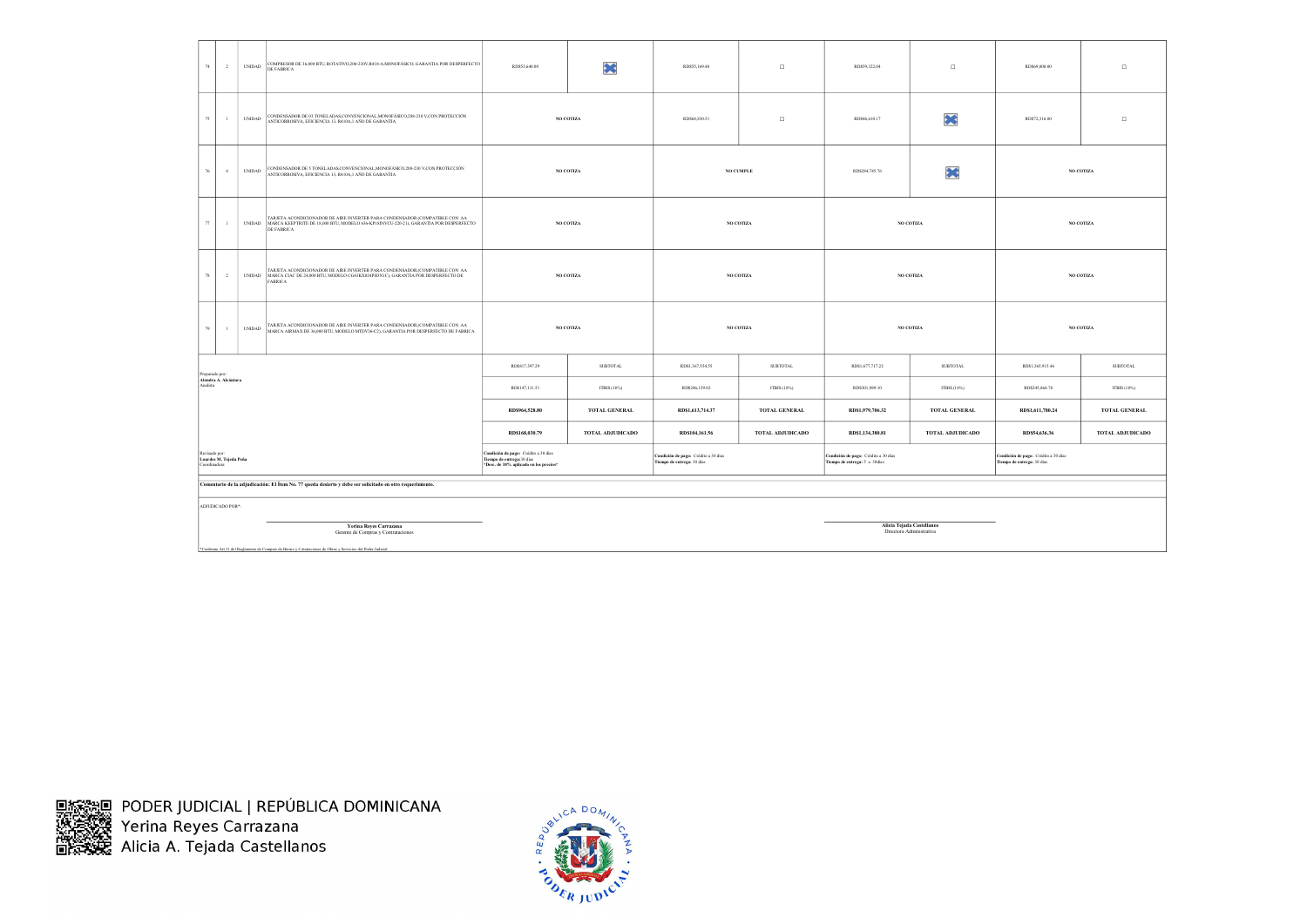

## PÁG. 2/2 EXP. No. CSM-2022-013 FECHA 29/03/2022

## FICHA DE ADJUDICACIÓN COMPRA SIMPLE/MENOR

ÁREA SOLIC. DE COMPRA: UNIDAD DE SERVICIOS Y MANTENIMIENTO P/ PARA LAS SOLICITUDES DE LAS DISTINTAS DEPENDENCIAS DE PODER JUDICIAL A NIVEL NACIONAL.

|                          |        | LUEGO DE LA VALIDACIÓN DE CREDENCIALES, EVALUACIÓN TÉCNICA Y ECONÓMICA DE LAS PROPUESTAS RECIBIDAS, LAS OFERTAS ADJUDICABLES SON LAS SIGUIENTES:<br><b>PROVEEDORES</b> |                                                                                                                                                                                                                                                                                                         |                     |                       |                     |                     |                       |              |  |  |  |
|--------------------------|--------|------------------------------------------------------------------------------------------------------------------------------------------------------------------------|---------------------------------------------------------------------------------------------------------------------------------------------------------------------------------------------------------------------------------------------------------------------------------------------------------|---------------------|-----------------------|---------------------|---------------------|-----------------------|--------------|--|--|--|
|                          |        |                                                                                                                                                                        |                                                                                                                                                                                                                                                                                                         |                     |                       |                     |                     |                       |              |  |  |  |
| No.                      | Cant.  | <b>UNIDAD</b>                                                                                                                                                          | DESCRIPCIÓN DE ARTICULO O SERVICIO REQUERIDO                                                                                                                                                                                                                                                            |                     | SOMOS INDUSTRIAL, SRL |                     | $M.P.G., SRL$       | ROMACA INDUSTRIAL, SA |              |  |  |  |
|                          |        |                                                                                                                                                                        |                                                                                                                                                                                                                                                                                                         | PROPUESTA ECONÓMICA | ADJUDICACIÓN          | PROPUESTA ECONÓMICA | <b>ADJUDICACIÓN</b> | PROPUESTA ECONÓMICA   | ADJUDICACIÓN |  |  |  |
| $\mathbf{1}$             | 2000   | PIES                                                                                                                                                                   | ALAMBRE DE GOMA 14-4, FABRICACION USA (DISTRIBUIDOS EN ROLLOS DE 500 PIES)                                                                                                                                                                                                                              | RD\$66,500.00       | $\Box$                | RD\$77,120.00       | $\Box$              | RD\$196,600.00        | $\Box$       |  |  |  |
| $\,2\,$                  | 1500   | PIES                                                                                                                                                                   | ALAMBRE DE GOMA 10-2 FABRICACION USA (DISTRIBUIDOS EN ROLLOS DE 500 PIES)                                                                                                                                                                                                                               | RD\$43,350.00       | $\Box$                | RD\$66,105.00       | $\Box$              | RD\$147,450.00        | $\Box$       |  |  |  |
| $\overline{\mathbf{3}}$  | $10$   | PIES                                                                                                                                                                   | BOMBA DE DRENAJE 220V/1PH/50-60HZ, 75 WATTS, 0.5 AMPERES,LEVANTE MAXIMO 17 FT./5.2 MT, INTERRUPTOR AUTOMATICO DE ACCION RAPIDA, TANQUE DE MEDIO GALON ANTICORROSIVO Y DE<br>ALTO IMPACTO, VALVULA DE RETENCION CON PUAS REMOVIBLES DE 3/8, 3 ORIFICIOS DE DRENAJE<br>DE ENTRADA, TERMICAMENTE PROTEGIDA | RD\$95,000.00       | $\Box$                | RD\$38,559.30       | $\Box$              | RD\$38,135.60         | $\Box$       |  |  |  |
| $\,4\,$                  | 20     | $\ensuremath{\mathsf{UNIDAD}}$                                                                                                                                         | BREAKER GRUESO SENCILLO 20 AMP NORTEAMERICANO                                                                                                                                                                                                                                                           | RD\$7,670.00        | ×                     | RD\$9,033.00        | $\Box$              | NO COTIZA             |              |  |  |  |
| $\overline{\phantom{a}}$ | $20\,$ |                                                                                                                                                                        | UNIDAD BREAKER GRUESO SENCILLO 30 AMP NORTEAMERICANO                                                                                                                                                                                                                                                    | RD\$8,421.20        | $\Box$                | RD\$9,033.00        | $\Box$              | NO COTIZA             |              |  |  |  |
| 6                        | $20\,$ | <b>UNIDAD</b>                                                                                                                                                          | BREAKER GRUESO SENCILLO 40 AMP NORTEAMERICANO                                                                                                                                                                                                                                                           | RD\$9,581.20        | $\Box$                | RD\$9,033.00        | ×                   | NO COTIZA             |              |  |  |  |
| $\overline{7}$           | 20     | $\ensuremath{\mathsf{UNIDAD}}$                                                                                                                                         | BREAKER GRUESO SENCILLO 50 AMP NORTEAMERICANO                                                                                                                                                                                                                                                           | RD\$7,670.00        | ×                     | RD\$9,785.80        | $\Box$              | NO COTIZA             |              |  |  |  |
| $\mathbf{s}$             | $20\,$ | $\ensuremath{\mathsf{UNIDAD}}$                                                                                                                                         | BREAKER GRUESO SENCILLO 60 AMP NORTEAMERICANO                                                                                                                                                                                                                                                           | RD\$7,965.00        | ×                     | RD\$9,785.80        | $\Box$              | NO COTIZA             |              |  |  |  |
|                          | $20\,$ | $\ensuremath{\mathsf{UNIDAD}}$                                                                                                                                         | BREAKER GRUESO DOBLE 20 AMP NORTEAMERICANO                                                                                                                                                                                                                                                              | RD\$16,970.00       | $\Box$                | RD\$19,792.80       | $\Box$              | NO COTIZA             |              |  |  |  |
| $10\,$                   | $20\,$ | <b>UNIDAD</b>                                                                                                                                                          | BREAKER GRUESO DOBLE 30 AMP NORTEAMERICANO                                                                                                                                                                                                                                                              | RD\$16,387.80       |                       | RD\$19,792.80       | $\Box$              | NO COTIZA             |              |  |  |  |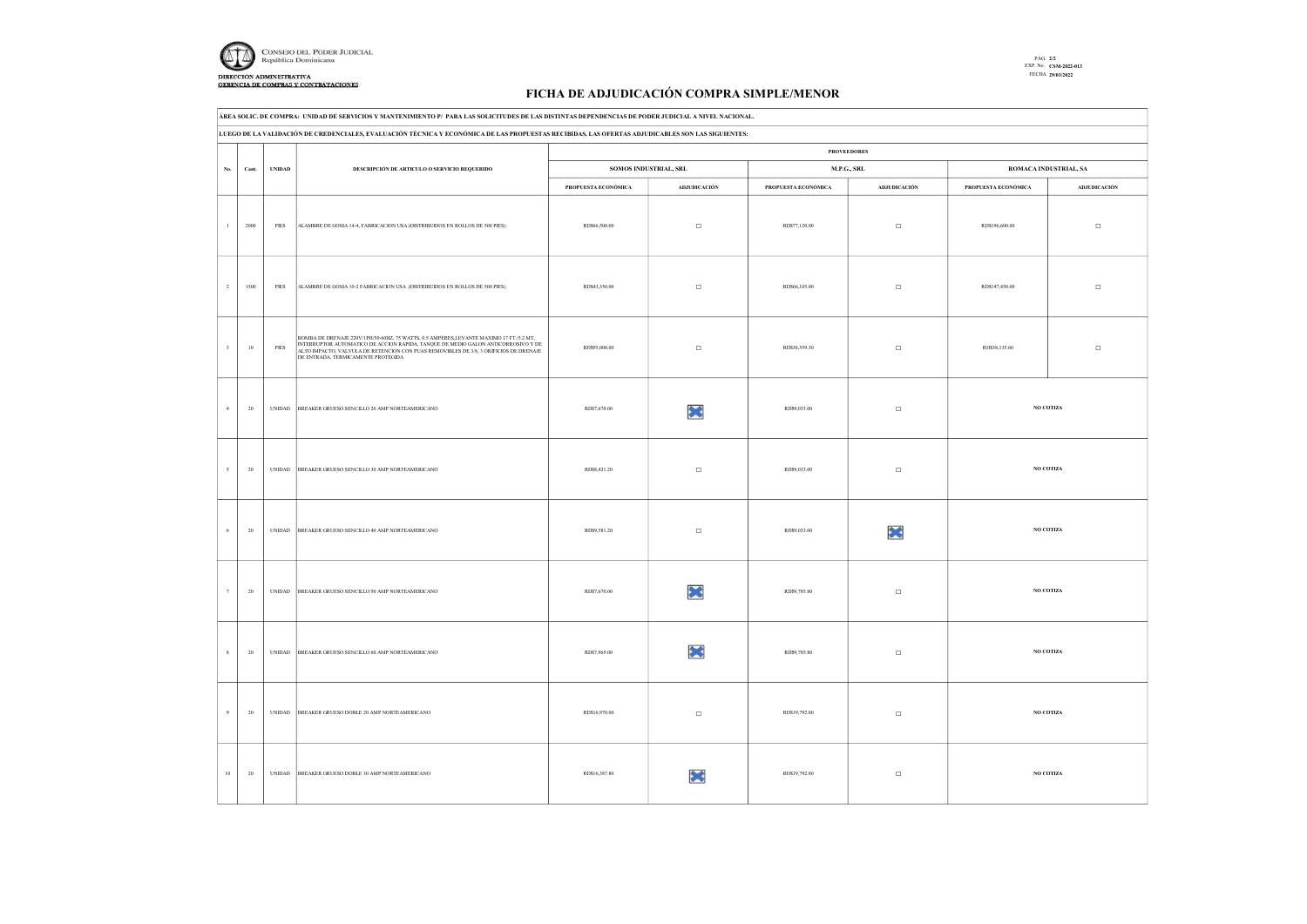| $11\,$ | 20           | $\ensuremath{\text{UNIDAD}}$ | BREAKER GRUESO DOBLE 40 AMP NORTEAMERICANO                  | RD\$16,387.80 | ×      | RD\$19,792.80 | $\Box$ |              | NO COTIZA       |
|--------|--------------|------------------------------|-------------------------------------------------------------|---------------|--------|---------------|--------|--------------|-----------------|
| $12\,$ | 20           |                              | UNIDAD BREAKER GRUESO DOBLE 50 AMP NORTEAMERICANO           | RD\$16,978.00 | ×      | RD\$20,025.40 | $\Box$ |              | NO COTIZA       |
| $13\,$ | ${\bf 20}$   |                              | UNIDAD BREAKER GRUESO DOBLE 60 AMP NORTEAMERICANO           | RD\$16,978.00 | ×      | RD\$20,025.40 | $\Box$ |              | $\rm NO$ COTIZA |
| $14\,$ | $50\,$       |                              | UNIDAD BARRA ROSCADA 5/16" X 6 PIES                         | RD\$4,940.00  | $\Box$ | RD\$5,990.50  | $\Box$ |              | NO COTIZA       |
| $15\,$ | $\mathbf{1}$ |                              | UNIDAD MOTOR VENTILADOR PARA MANEJADORA DE 1/2, 1075 RPM    | RD\$5,300.00  | $\Box$ | RD\$5,728.80  | $\Box$ | RD\$5,508.47 | $\Box$          |
| $16\,$ | $\mathbf{1}$ |                              | UNIDAD MOTOR VENTILADOR PARA MANEJADORA DE 1/3, 1075 RPM    | RD\$5,300.00  | $\Box$ | RD\$4,957.62  | $\Box$ | RD\$4,661.01 | $\Box$          |
| $17\,$ | $\mathbf{1}$ |                              | UNIDAD MOTOR VENTILADOR DE CONDENSADOR DE 1/4, 1075 RPM     | RD\$5,700.00  | $\Box$ | RD\$4,296.60  | $\Box$ | RD\$4,237.28 | $\Box$          |
| $18\,$ | $\mathbf{1}$ |                              | UNIDAD MOTOR VENTILADOR DE CONDENSADOR DE 1/3, 1075 RPM     | RD\$6,350.00  | $\Box$ | RD\$4,737.28  | $\Box$ | RD\$4,661.01 | $\Box$          |
| 19     | $\mathbf{1}$ |                              | UNIDAD MOTOR VENTILADOR DE CONDENSADOR DE 1/2, 1075 RPM     | RD\$7,350.00  | $\Box$ | RD\$5,398.30  | $\Box$ | RD\$5,508.47 | $\Box$          |
| $20\,$ | $\,$ $\,$    |                              | UNIDAD MOTOR VENTILADOR DE CONDENSADOR DE 1/6, 1075 RPM     | RD\$4,415.00  | $\Box$ | RD\$3,966.09  | $\Box$ | RD\$4,406.77 | $\Box$          |
| $21\,$ | 5            | $\ensuremath{\text{UNIDAD}}$ | CINTA DUCTEY PARA DUCTOS PLATEADA (ROLLO DE 3" X 50 YARDAS) | RD\$1,930.00  | $\Box$ | RD\$1,927.95  | $\Box$ |              | $\rm NO$ COTIZA |
| $22\,$ | $\cdot$ 5    | $\ensuremath{\text{UNIDAD}}$ | CINTA DUCTEY PARA DUCTOS (ROLLO DE 2" X 60)                 | RD\$1,510.00  | $\Box$ | RD\$1,377.10  | $\Box$ |              | $\rm NO$ COTIZA |
| $23\,$ | $50\,$       |                              | UNIDAD CLAVIJA TIPO HEMBRA                                  | RD\$110.00    | ×      | RD\$165.00    | $\Box$ |              | $\,$ NO COTIZA  |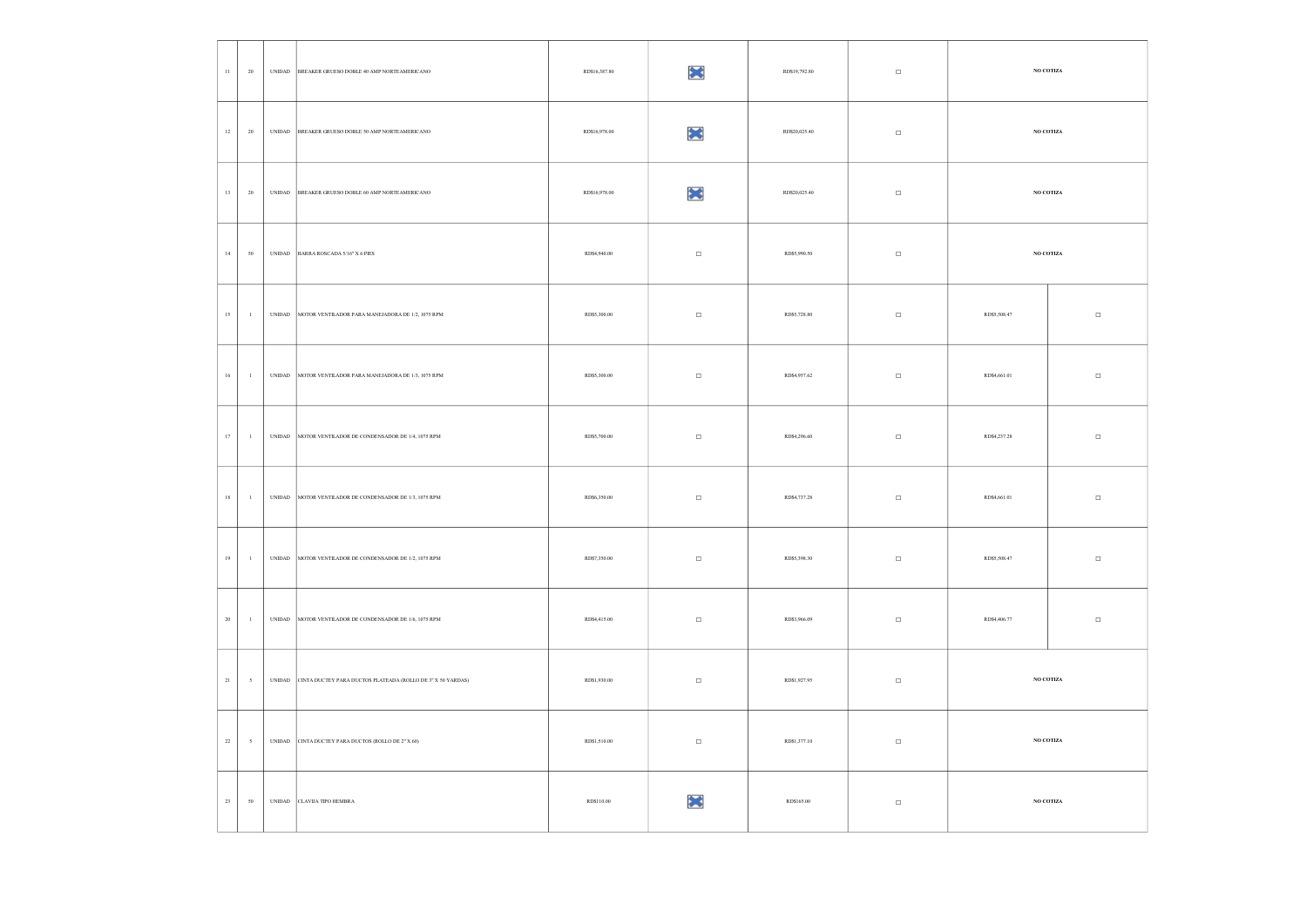| $\bf 24$    | $\,$ 20 $\,$ |                                | UNIDAD CILINDRO DE MAP-GAS                          | RD\$7,492.00  | $\Box$    | RD\$11,016.80 | $\Box$ | RD\$12,000.00 | $\Box$ |
|-------------|--------------|--------------------------------|-----------------------------------------------------|---------------|-----------|---------------|--------|---------------|--------|
| $25\,$      | 70           |                                | UNIDAD CONTACTOR DE 40 AMP A 24 V                   | RD\$25,900.00 | $\Box$    | RD\$26,220.60 | $\Box$ | RD\$71,185.80 | $\Box$ |
| $26\,$      | $20\,$       |                                | UNIDAD CAPACITOR DE MARCHA DE 30 MDF @ 370          | RD\$3,700.00  | $\Box$    | RD\$3,966.00  | $\Box$ | RD\$6,610.00  | $\Box$ |
| $27\,$      | $20\,$       |                                | UNIDAD CAPACITOR DE MARCHA DE 30+5 MDF @ 370        | RD\$4,212.00  | $\Box$    | RD\$4,847.40  | $\Box$ | RD\$11,694.80 | $\Box$ |
| $\bf 28$    | $40\,$       |                                | UNIDAD CAPACITOR DE MARCHA DE 35 MDF @ 370          | RD\$7,400.00  | $\Box$    | RD\$9,254.00  | $\Box$ | RD\$14,237.20 | $\Box$ |
| $29\,$      | 40           |                                | UNIDAD CAPACITOR DE MARCHA DE 35+5 MDF @ 370        | RD\$8,600.00  | $\Box$    | RD\$11,016.80 | $\Box$ | RD\$25,423.60 | $\Box$ |
| $30\,$      | $25\,$       |                                | UNIDAD CAPACITOR DE MARCHA DE 40 MDF @ 370          | RD\$6,125.00  | $\Box$    | RD\$6,885.50  | $\Box$ | RD\$9,533.75  | $\Box$ |
| $31\,$      | 25           |                                | UNIDAD CAPACITOR DE MARCHA DE 40+5 MDF $@$ 370 $\,$ | RD\$6,250.00  | $\Box$    | RD\$7,711.50  | $\Box$ | RD\$16,949.00 | $\Box$ |
| $32\,$      | $25\,$       |                                | UNIDAD CAPACITOR DE MARCHA DE 45 MDF @ 370          | RD\$4,875.00  | $\Box$    | RD\$7,711.50  | $\Box$ | RD\$10,593.00 | $\Box$ |
| $33\,$      | $25\,$       |                                | UNIDAD CAPACITOR DE MARCHA DE 45+5 MDF @ 370        |               | NO COTIZA | RD\$8,262.50  | $\Box$ | RD\$18,855.75 | $\Box$ |
| $_{\rm 34}$ | $25\,$       | $\ensuremath{\mathsf{UNIDAD}}$ | CAPACITOR DE MARCHA DE 50 MDF @ 370                 | RD\$6,500.00  | $\Box$    | RD\$8,538.00  | $\Box$ | RD\$12,288.00 | $\Box$ |
| $35\,$      | $25\,$       |                                | UNIDAD CAPACITOR DE MARCHA DE 50+5 MDF @ 370        | RD\$6,750.00  | $\Box$    | RD\$9,639.75  | $\Box$ | RD\$25,423.50 | $\Box$ |
| $36\,$      | $40\,$       |                                | UNIDAD CAPACITOR DE MARCHA DE 60 MDF @ 370          | RD\$12,600.00 | $\Box$    | RD\$15,423.60 | $\Box$ | RD\$22,033.60 | $\Box$ |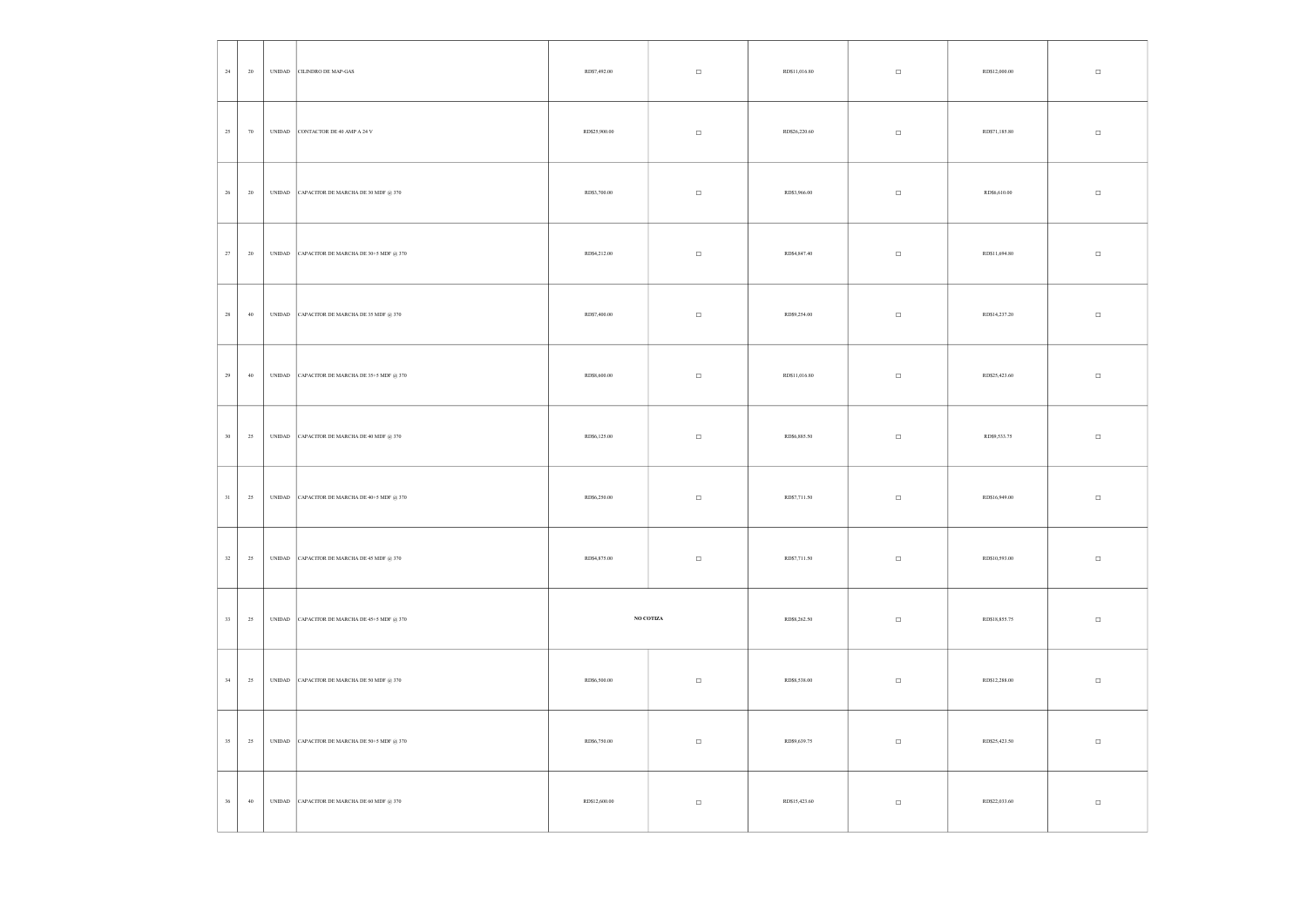| $37\,$ | $40\,$                   | UNIDAD CAPACITOR DE MARCHA DE 60+5 MDF @ 370                  | RD\$15,200.00 | $\Box$ | RD\$17,626.80 | $\Box$ | RD\$43,389.60 | $\Box$          |
|--------|--------------------------|---------------------------------------------------------------|---------------|--------|---------------|--------|---------------|-----------------|
| $38\,$ | 25                       | UNIDAD CAPACITOR DE 2.5 MDF                                   | RD\$1,050.00  | $\Box$ | RD\$1,377.00  | $\Box$ | RD\$3,389.75  | $\Box$          |
| $39\,$ | $25\,$                   | UNIDAD CAPACITOR DE 5 MDF                                     | RD\$2,100.00  | $\Box$ | RD\$2,478.75  | $\Box$ | RD\$3,813.50  | $\Box$          |
| $40\,$ | $25\,$                   | UNIDAD CAPACITOR DE 7.5 MDF                                   | RD\$2,225.00  | $\Box$ | RD\$2,754.00  | $\Box$ | RD\$4,661.00  | $\Box$          |
| $41\,$ | $25\,$                   | UNIDAD CAPACITOR DE 10 MDF                                    | RD\$2,478.75  | $\Box$ | RD\$3,580.25  | $\Box$ | RD\$5,296.50  | $\Box$          |
| $42\,$ | $25\,$                   | UNIDAD CAPACITOR DE 15 MDF                                    | RD\$2,754.50  | $\Box$ | RD\$4,131.00  | $\Box$ | RD\$6,144.00  | $\Box$          |
| $43\,$ | $50\,$                   | UNIDAD TARUGO DE PLOMO DE 5/16"                               | RD\$660.00    | ×      | RD\$1,438.00  | $\Box$ |               | $\rm NO$ COTIZA |
| $44\,$ | $\mathbf{2}$             | UNIDAD KIT DE INSTALACION DE 3/8"X 1/4" P/12,000 BTU DE COBRE | RD\$1,790.00  | $\Box$ | RD\$6,760.00  | $\Box$ | RD\$3,050.84  | $\Box$          |
| $45\,$ | $\overline{2}$           | UNIDAD KIT DE INSTALACIÓN DE 1/2"X 1/4" P/12,000 BTU DE COBRE | RD\$2,500.00  | $\Box$ | RD\$7,930.00  | $\Box$ | RD\$4,237.28  | $\Box$          |
| $46\,$ | $\overline{2}$           | UNIDAD KIT DE INSTALACION DE 5/8"X3/8" P/24,000 BTU DE COBRE  | RD\$5,740.00  | $\Box$ | RD\$11,960.00 | $\Box$ | RD\$6,440.66  | $\Box$          |
| $47\,$ | $10\,$                   | UNIDAD RELAY PARA NEVERA                                      | RD\$462.70    | ×      | RD\$1,101.60  | $\Box$ |               | $\rm NO$ COTIZA |
| $48\,$ | $\overline{\phantom{a}}$ | UNIDAD OVER LOAD PARA NEVERA                                  | RD\$231.35    | ×      | RD\$661.00    | $\Box$ |               | $\,$ NO COTIZA  |
| $49\,$ | 125                      | UNIDAD FAN RELAY                                              | RD\$43,125.00 | $\Box$ | RD\$48,198.75 | $\Box$ | RD\$42,372.50 | $\Box$          |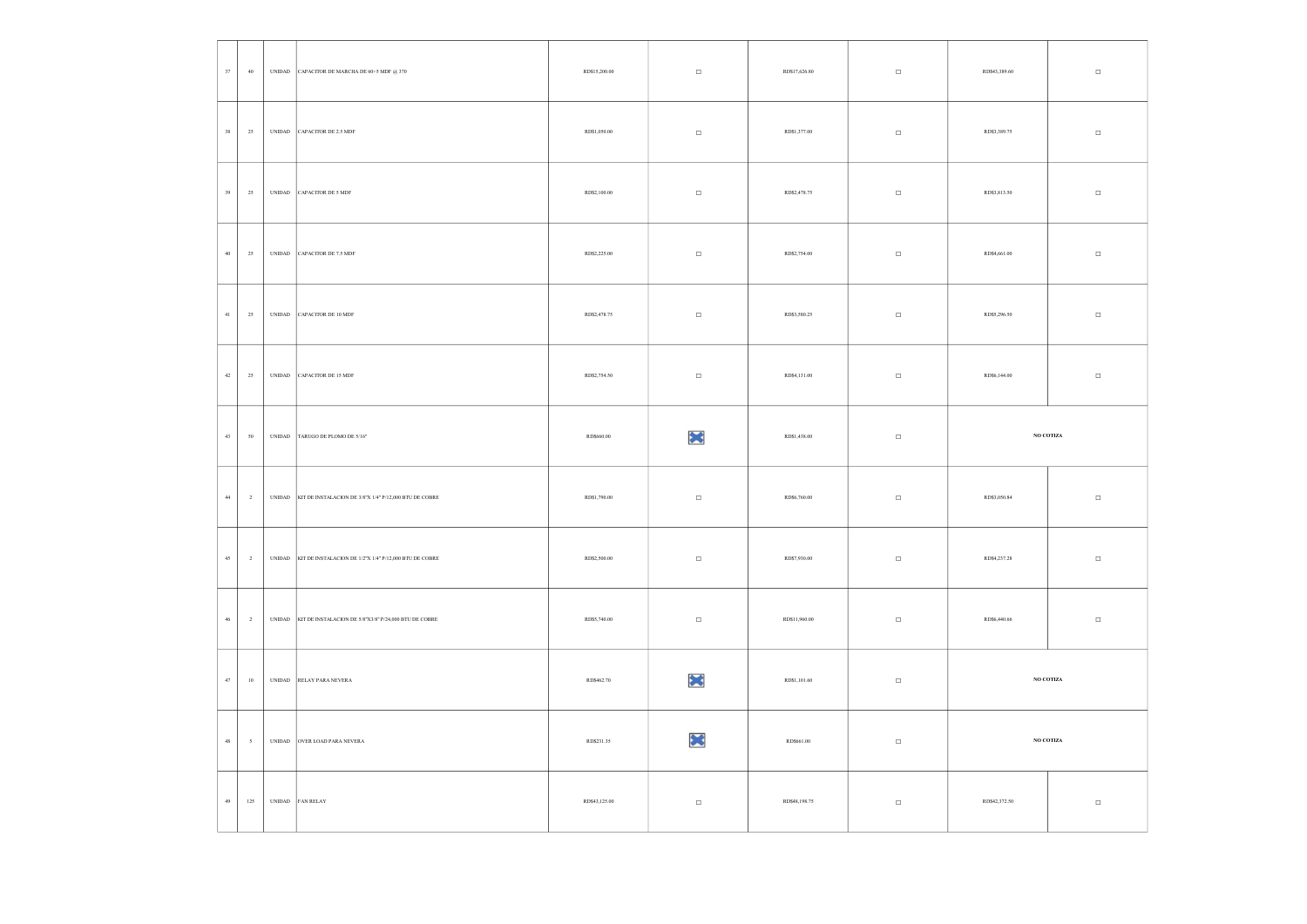| $50\,$ | 20                       | <b>UNIDAD</b>                  | REFRIGERANTE 134A (LATA DE 12 ONZ, 6.9CM DE ANCHO)CUMPLE CON AHRI 700, ESTANDARES DE<br>PUEREZA, FABRICACION NORTEAMERICANA                                                                                                          | RD\$4,189.00   | ×      | RD\$4,406.80   | $\Box$ | $\Box$<br>RD\$5,932.20  |  |
|--------|--------------------------|--------------------------------|--------------------------------------------------------------------------------------------------------------------------------------------------------------------------------------------------------------------------------------|----------------|--------|----------------|--------|-------------------------|--|
| $51\,$ | $\overline{\phantom{a}}$ | <b>UNIDAD</b>                  | SPRAY FOAM DE POLIURETANO PARA INSULACION 12 ONZ (NORTEAMERICANO)                                                                                                                                                                    | RD\$1,625.00   | $\Box$ | RD\$3,029.65   | $\Box$ | NO COTIZA               |  |
| $52\,$ | 60                       | $\ensuremath{\mathsf{UNDAD}}$  | TRANSFORMADOR DE 40 AMP 24 V $@$ 220 $\,$                                                                                                                                                                                            | RD\$29,814.00  | $\Box$ | RD\$28,093.20  | $\Box$ | RD\$76,270.80<br>$\Box$ |  |
| $53\,$ | 15                       | $\ensuremath{\mathsf{UNIDAD}}$ | TERMOSTATO AMBIENTAL, NO PROGRAMABLE (ANÁLOGO), ESTILO CLASICO, DIMENSIONES 2.88<br>PULGADAS DE ANCHO X 4.75 PULGADAS DE ALTO, SIN MERCURIO, SOLAMENTE ENFRIAMIENTO,<br>RANGOS DE TEMPERATURA 50º A 90º F (10º A 32°C), COLOR BLANCO | RD\$12,397.50  | ×      | RD\$31,398.15  | $\Box$ | $\Box$<br>RD\$27,966.00 |  |
| $54\,$ | $20\,$                   | $\ensuremath{\text{UNIDAD}}$   | FILTRO DE LINEA SOLDABLE 163 S                                                                                                                                                                                                       | RD\$15,900.00  | $\Box$ | RD\$7,711.80   | $\Box$ | RD\$28,813.40<br>$\Box$ |  |
| $55\,$ | 100                      | $\ensuremath{\mathsf{UNIDAD}}$ | TARUGO MAMEY PLÁSTICO 5/16"X 1 1/2"                                                                                                                                                                                                  | RD\$125.00     | ×      | RD\$192.00     | $\Box$ | NO COTIZA               |  |
| $56\,$ | $500\,$                  | $\ensuremath{\text{UNIDAD}}$   | TIEWRAP (PRESILLA PLÁSTICA) NEGRA 15 PULG                                                                                                                                                                                            | RD\$2,350.00   | $\Box$ | RD\$2,375.00   | $\Box$ | $\rm NO$ COTIZA         |  |
| 57     | 60                       | $\ensuremath{\mathsf{UNIDAD}}$ | TAPE DE VINILO ELÉCTRICO DE % PULG DE ANCHO POR 66 PIES DE LARGO,DE GRADO PROFESIONAL, PARA VOLTAJE HASTA 600 VAC.                                                                                                                   | RD\$25,470.00  | $\Box$ | RD\$32,204.40  | $\Box$ | $\rm NO$ COTIZA         |  |
| 58     | $\boldsymbol{50}$        | $\ensuremath{\text{UNIDAD}}$   | VALVULA DE SERVICIO                                                                                                                                                                                                                  | RD\$1,377.50   | $\Box$ | RD\$1,652.50   | $\Box$ | RD\$3,389.50<br>$\Box$  |  |
| $59\,$ | 1300                     | $\ensuremath{\mathsf{PIES}}$   | TUBERIA FLEXIBLE DE COBRE DE 3/8", FABRICACION NORTEAMERICANA                                                                                                                                                                        | RD\$103,129.00 | $\Box$ | RD\$128,895.00 | $\Box$ | $\rm NO$ COTIZA         |  |
| $60\,$ | $200\,$                  | $\rm{PIES}$                    | TUBERIA FLEXIBLE DE COBRE DE 1/4", FABRICACION NORTEAMERICA                                                                                                                                                                          | RD\$9,800.00   | $\Box$ | RD\$14,320.00  | $\Box$ | RD\$13,898.00<br>$\Box$ |  |
| $61\,$ | 200                      | $\ensuremath{\mathsf{PIES}}$   | TUBERIA FLEXIBLE DE COBRE DE 1/2" FABRICACIÓN NORTEAMERICANA                                                                                                                                                                         | RD\$18,988.00  | $\Box$ | RD\$27,542.00  | $\Box$ | RD\$29,440.00<br>$\Box$ |  |
| $62\,$ | $200\,$                  | $\rm{PIES}$                    | TUBERIA FLEXIBLE DE COBRE DE 5/8", FABRICACION NORTEAMERICANA                                                                                                                                                                        | RD\$31,950.00  | $\Box$ | RD\$31,948.00  | $\Box$ | RD\$36,100.00<br>$\Box$ |  |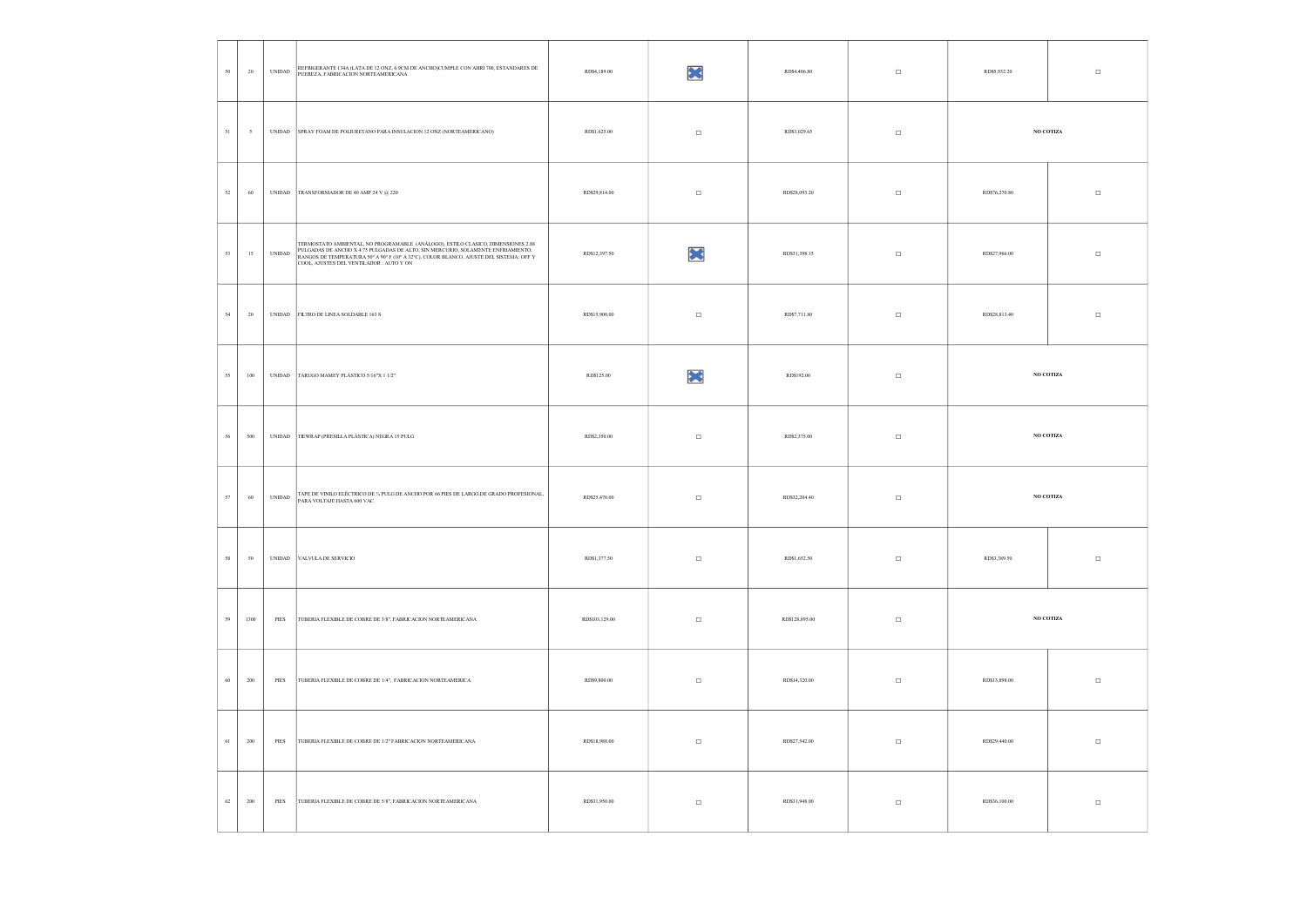| $63\,$ | 200            | PIES                           | TUBERIA FLEXIBLE DE COBRE DE 3/4", FABRICACION NORTEAMERICANA                                                                             | RD\$38,560.00  | $\Box$           | RD\$39,660.00  | $\Box$ | RD\$43,456.00  | $\Box$    |
|--------|----------------|--------------------------------|-------------------------------------------------------------------------------------------------------------------------------------------|----------------|------------------|----------------|--------|----------------|-----------|
| $64\,$ | 200            | PIES                           | TUBERIA FLEXIBLE DE COBRE DE 7/8", FABRICACION NORTEAMERICANA                                                                             | RD\$52,440.00  | $\Box$           | RD\$55,084.00  | $\Box$ | RD\$63,050.00  | $\Box$    |
| $65\,$ | 10             | $\ensuremath{\text{UNIDAD}}$   | CAJA DE BREAKER SENCILLA DE 2 A 4 BREAKER REFORZADA                                                                                       | RD\$16,900.00  | $\Box$           | RD\$16,900.00  | $\Box$ |                | NO COTIZA |
| 66     | $35\,$         | $\ensuremath{\text{UNIDAD}}$   | TANQUE DE REFRIGERANTE R410A, FABRICACION NORTEAMERICANA                                                                                  | RD\$392,000.00 | $\Box$           | RD\$373,758.00 | $\Box$ | RD\$311,440.50 | $\Box$    |
| $67\,$ | $25\,$         | $\ensuremath{\mathrm{UNIDAD}}$ | TANQUE DE REFRIGERANTE R22, FABRICACION NORTEAMERICANA                                                                                    | RD\$124,000.00 | ×                | RD\$214,830.25 | $\Box$ | RD\$158,898.25 | $\Box$    |
| 68     | $200\,$        | $\ensuremath{\mathsf{PIES}}$   | MANGUERA DE DRENAJE FLEXIBLE DE $3/8^\sigma$                                                                                              | RD\$19,300.00  | $\Box$           | RD\$2,204.00   | ×      |                | NO COTIZA |
| 69     | $40\,$         | $\ensuremath{\mathsf{UNIDAD}}$ | POWER PAQ GRANDE                                                                                                                          | RD\$13,000.00  | $\Box$           | RD\$17,626.80  | $\Box$ | RD\$18,644.00  | $\Box$    |
| $70\,$ | $\,$ 6         |                                | UNIDAD FUNDENTE EN PASTA DE (7 ONZ) P SOLD PLATA                                                                                          | RD\$873.60     | ×                | RD\$991.44     | $\Box$ | RD\$2,033.88   | $\Box$    |
| $71\,$ | $\mathbf{1}$   | $\ensuremath{\mathsf{UNIDAD}}$ | COMPRESOR ALTERNATIVO 12,000BTU, R22, 208-230V, MONOFASICO                                                                                | RD\$8,290.00   | $\Box$           | RD\$13,771.19  | $\Box$ |                | NO COTIZA |
| $72\,$ | $\mathbf{1}$   |                                | UNIDAD COMPRESOR ROTATIVO 12,000BTU, R410A, 208-230V, MONOFASICO                                                                          | RD\$6,450.00   | $\Box$           | RD\$10,796.60  | $\Box$ | RD\$8,305.08   | $\Box$    |
| $73\,$ | $\mathbf{1}$   | $\ensuremath{\mathsf{UNIDAD}}$ | COMPRESOR DE 48,000 BTU, ROTATIVO,<br>208-230V,R410-A,MONOFÁSICO, GARANTIA POR DESPERFECTO DE FABRICA                                     |                | NO COTIZA        | RD\$49,576.27  | $\Box$ | RD\$45,593.22  | $\Box$    |
| $74\,$ | $\overline{2}$ | $\ensuremath{\text{UNIDAD}}$   | COMPRESOR DE 36,000 BTU, ROTATIVO,208-230V,R410-A,MONOFÁSICO, GARANTIA POR DESPERFECTO<br>DE FABRICA                                      | RD\$132,400.00 | $\hfill \square$ | RD\$57,288.12  | $\Box$ | RD\$84,406.76  | $\Box$    |
| $75\,$ | $\mathbf{1}$   | <b>UNIDAD</b>                  | CONDENSADOR DE 03 TONELADAS, CONVENCIONAL, MONOFÁSICO, 208-230 V, CON PROTECCIÓN<br>ANTICORROSIVA, EFICIENCIA 13, R410A,1 AÑO DE GARANTIA | RD\$60,594.00  | $\Box$           | RD\$71,610.16  | $\Box$ | RD\$84,576.27  | $\Box$    |